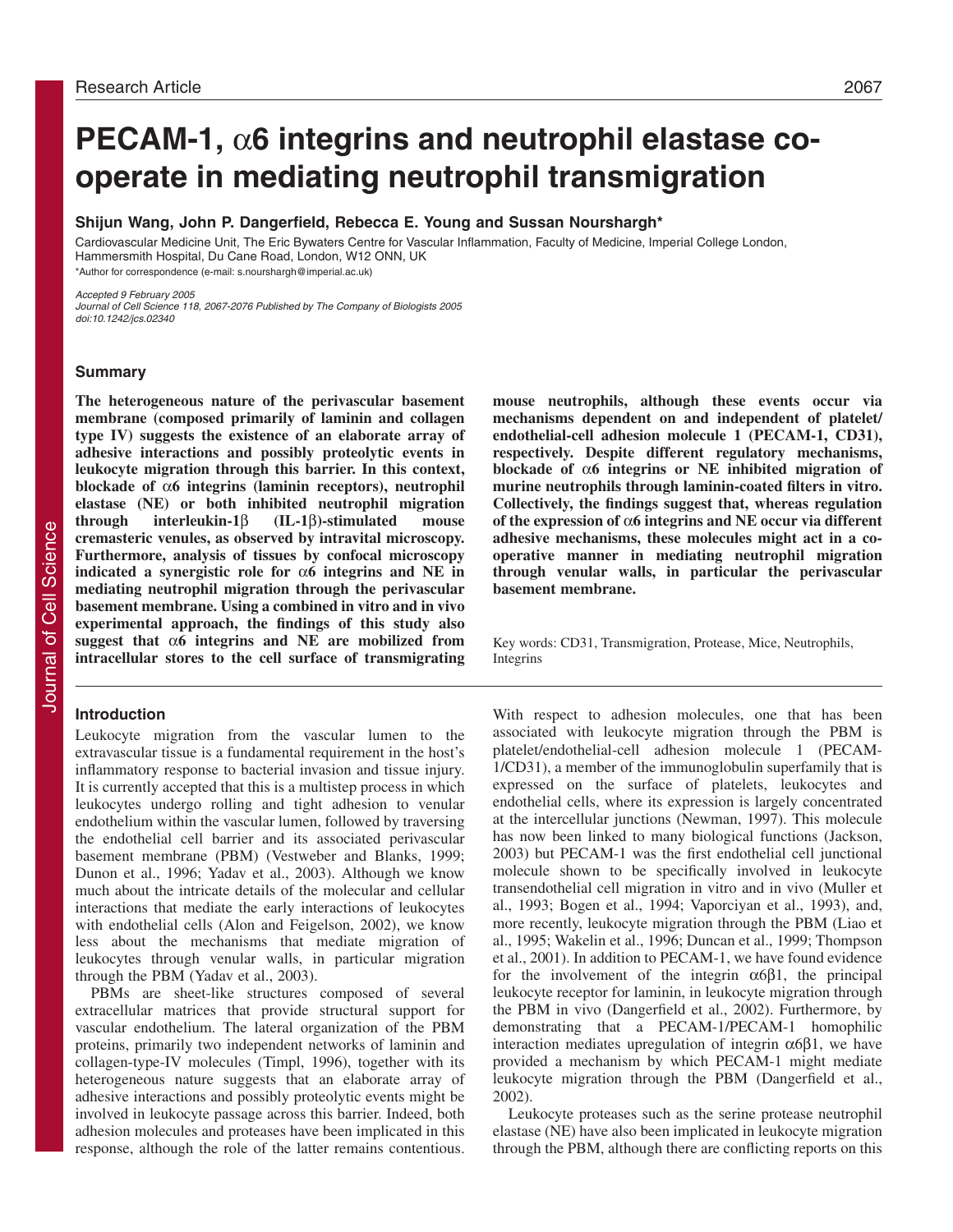#### 2068 Journal of Cell Science 118 (9)

issue (Delclaux et al., 1996; Huber and Weiss., 1989). Indeed, studies using NE-deficient mice have failed to demonstrate a direct role for NE in neutrophil migration in vivo (Belaaouaj et al., 1998; Tkalcevic et al., 2000; Young et al., 2004). However, because the latter failure might be due to developmental redundancy and there is evidence for increased expression of NE at the leading edge of transmigrating leukocytes (Cepinskas et al., 1999), we hypothesised that NE might act in a functionally co-operative manner with integrin α6β1 to mediate leukocyte migration through the PBM. Hence, to extend our previous work, we have directly investigated the effect of α6-integrin blockade and NE inhibition in leukocyte transmigration in vivo, and have compared the role of PECAM-1 in regulation of expression of these molecules. Our results indicate that, although integrin  $\alpha$ 6 $\beta$ 1 and NE are upregulated on the cell surface of transmigrating neutrophils via different adhesive mechanisms (PECAM-1-dependent and -independent mechanisms, respectively), both molecules appear to facilitate neutrophil migration through the PBM component of venular walls, apparently acting in a synergistic manner. Furthermore, by investigating the role of NE using the approaches of pharmacological blockade and genetic deletion in parallel, this study provides clear indications of developmental redundancy in NE-deficient mice.

# **Materials and Methods**

#### Animals

Wild-type (WT) C57BL/6 mice (~25 g weight) were purchased from Harlan-Olac (Bicester, UK). PECAM-1-deficient [knockout (KO)] mice and NE KO mice were gifts from T. W. Mak (Amgen Institute, Toronto, Canada) and S. Shapiro (Harvard Medical School, Boston, MA, USA), respectively.

#### Intravital microscopy

Intravital microscopy on the mouse cremaster muscle was performed as previously described (Thompson et al., 2001). Briefly, male mice were injected intravenously (i.v.) with saline, monoclonal antibody (mAb) GoH3 against α6 integrins (IgG2a; BD Biosciences, Cowley, UK) (Sonnenberg et al., 1987) or an isotype-matched control mAb (IgG2a; Pharmingen, Oxford, UK) (all at 3 mg  $kg^{-1}$ ), 15 minutes before intrascrotal (i.s.) administration of recombinant murine IL-1β (30 ng per mouse; R&D, Abingdon, UK) or saline (400 µl per mouse). 2 hours later, mice were anaesthetized by intraperitoneal (i.p.) ketamine (Ketalar; 100 mg kg<sup>-1</sup>; Parke-Davis, Eastleigh, UK) and xylazine (Rompun; 10 mg kg–1; Bayer, Bury St Edmunds, UK), placed on a custom-built, heated (37°C) microscope stage and the jugular vein was cannulated for administration of either saline or the specific NE inhibitor ONO-5046 [ONO Pharmaceuticals, Japan (Kawabata et al., 1991); 50 mg  $kg^{-1}$  bolus followed by continuous infusion of 50 mg  $kg^{-1}$  hour<sup>-1</sup> using a syringe pump (Harvard Instruments)]. The cremaster muscle was then surgically exteriorized and events within the microvascular bed were observed using an upright fixed-stage microscope (Zeiss Axioskop FS, Carl Zeiss, Welwyn Garden City, UK) for 2 hours. Leukocyte responses of rolling, firm adhesion and extravasation in postcapillary venules of 20-40 µm diameter were quantified as previously described (Thompson et al., 2001). Leukocyte transmigration was defined as the number of leukocytes in the extravascular tissue across a 200 µm vessel segment and within 50 µm of the vessel of interest. Of relevance, we have previously found that >90% of transmigrated leukocytes in IL-1β-stimulated cremaster muscles (4 hour reaction), as analysed by electron microscopy, are neutrophils (Thompson et al., 2001).

#### Immunostaining of tissues

Cremaster muscles were exteriorized, as detailed above, dissected away from the animal and fixed in 4% paraformaldehyde (PF). Tissues were blocked and permeabilized in PBS supplemented with 20% horse serum and 0.5% Triton X-100. To investigate the expression of α6 integrins, tissues were incubated with the primary mAb GoH3 at 4°C for 24-48 hours, followed by incubation with a goat anti-rat Alexa-Fluor-488-conjugated secondary antibody (Ab; Molecular Probes, Eugene, OR) for 3 hours at room temperature (RT). For studies in which the objective was to localize the position of transmigrating leukocytes within the vessel wall, tissues were stained for PECAM-1 [as a marker of endothelial cells, using an allophycocyanin (APC)-conjugated rat anti-mouse anti-PECAM-1 Ab (BD Biosciences, Oxford, UK)], laminin 10 [as a marker for the PBM, using a rabbit polyclonal Ab against mouse laminin-α5-chain (a gift from L. Sorokin [University of Lund, Sweden]), detected using a goat anti-rabbit Alexa-Fluor-555-conjugated secondary Ab (Molecular Probes, Eugene, OR)] and CD11b [as a marker for leukocytes, using an Alexa-Fluor-488-conjugated rat mAb against mouse CD11b (BD Biosciences, Oxford, UK)]. Appropriate control Abs were used in parallel with the specific primary Abs. Samples were viewed using a Zeiss LSM 5 Pascal confocal laser-scanning microscope equipped with argon and helium-neon lasers (Zeiss, Welwyn Garden City, UK).

#### Purification of mouse neutrophils

Mouse blood neutrophils were purified as previously described (Thompson et al., 2001). Briefly, blood was collected from donor mice by cardiac puncture into acid citrate dextrose. After sedimentation of erythrocytes with 6% dextran (Amersham Pharmacia Biotech, Little Chalfont, UK), neutrophils were purified using a two-layer Percoll gradient (80% over 64%), yielding neutrophil preparations of >90% purity. Bone-marrow neutrophils were isolated from wash-outs of femurs of mice using two sequential three-layer Percoll gradients (75%, 65% and 52%), yielding neutrophil preparations of >80% purity.

## Stimulation and immunofluorescence imaging of mouse neutrophils

96-well plates were coated overnight at 4°C with different combinations and concentrations of PECAM-1, intercellular adhesion molecule 1 (ICAM-1) and interleukin 8 (IL-8). Briefly, using a 10 µg  $ml<sup>-1</sup>$  solution of each adhesion molecule, wells were coated with either 100% recombinant mouse PECAM-1 (gift from B. Imhof, Centre Medical Universitaire, Geneva, Switzerland) or recombinant human ICAM-1 (R&D, Abingdon, UK). Alternatively, wells were coated with 80% ICAM-1 and 20% PECAM-1 (maintaining the total concentration of the two molecules in the coating solution at 10 µg  $ml^{-1}$ ), with some wells also being coated with human IL-8 (using solutions of 1  $\mu$ g ml<sup>-1</sup> or 10  $\mu$ g ml<sup>-1</sup>; PromoCell, Heidelberg, Germany). Control wells were coated with bovine serum albumin (BSA) with or without IL-8. Neutrophils were added to protein-coated wells  $(2\times10^5$  per well) and incubated at RT for 30 minutes. In some experiments, the rat anti-human ICAM-1 mAb 6.5B5 (10  $\mu$ g ml<sup>-1</sup>; purified from supernatants of hybridoma cell line in house), the rat mAb GAME 46, against mouse β2 integrins (10  $\mu$ g ml<sup>-1</sup>; Pharmingen, Oxford, UK), or appropriate isotype-control mAbs were also added to the wells. At the end of the reaction time, attached cells were gently removed after the addition of EDTA (final concentration 0.02%) and samples in each well were fixed by the addition of 2% PF and immediately immunostained for analysis by flow cytometry or confocal microscopy as detailed below.

For flow cytometry, cell suspensions were incubated with the mAb GoH3 against  $\alpha$ 6 integrins or an isotype-matched control mAb on ice, and the binding of test mAbs was detected with a  $F(ab')_2$  fluoresceinisothiocyanate-conjugated goat anti-rat IgG (Serotec, Oxford, UK).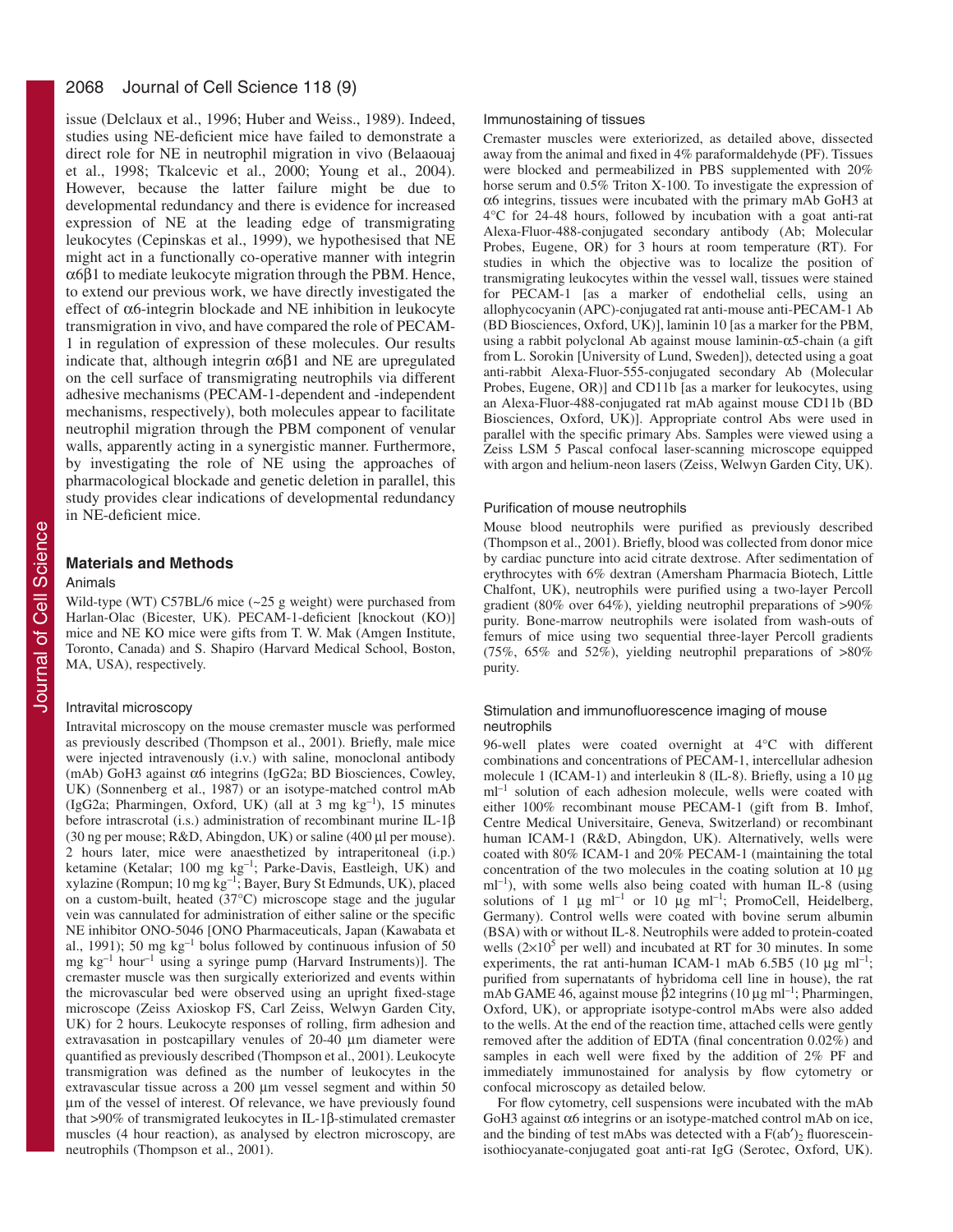Samples were analysed using an EPICS XL flow cytometer (Beckman Coulter, Buckinghamshire, UK). For confocal microscopy, permeabilized (0.5% Triton X-100) or non-permeabilized cell samples were incubated with GoH3 with or without a rabbit antimouse-NE polyclonal Ab (gift from J. Roes, University College London, London, UK) or appropriate control antibodies at RT for 1 hour. Binding of primary mAbs was detected using goat anti-rat Alexa-Fluor-488- and/or goat anti-rabbit Alexa-Fluor-633-conjugated secondary antibodies (Molecule Probes, Eugene, USA). Staining was analysed using a Zeiss LSM 5 Pascal confocal microscope.

#### Quantification of NE activity on the cell surface of transmigrated peritoneal neutrophils

Mice were injected i.p. with 1 ml sterile saline or 10 ng IL-1β and, after 4 hours, killed by  $CO<sub>2</sub>$  asphyxiation. Peritoneal cavities were lavaged using ice-cold PBS (supplemented with 0.25% BSA and 2 mM EDTA) for isolation of peritoneal neutrophils. Alternatively, blood neutrophils were prepared as described above. Cell suspensions were added to 96-well plates (coated overnight at  $4^{\circ}$ C with 1 µg ml<sup>-1</sup> BSA and blocked with 1% heat-inactivated BSA) such that each well contained a total of  $4\times10^5$  neutrophils. Following centrifugation, cells were fixed with 3% PF plus 0.5% glutaraldehyde and then washed to remove fixative before assay of NE activity using a fluorogenic substrate specific for elastase, methoxysuccinyl-Ala-Ala-Pro-Val-7 amino-4-trifluoromethyl coumarin (MeOSuc-Ala-Ala-Pro-Val-AFC; Enzyme Systems Products, Livermore, USA), as previously described (Owen et al., 1997). A standard curve using purified human NE was established in each experiment and used to represent the results in terms of murine enzyme activity equivalent to the activity detected from ng m $l^{-1}$  of purified human NE (Young et al., 2004).

#### In vitro neutrophil transmigration assay

Polycarbonate filters (3 µm pore size) of 96-well NeuroProbe chemotaxis chambers (Neuro Probe, Gaithersburg, MD) were first coated with laminin 1 (15  $\mu$ g ml<sup>-1</sup>; Invitrogen, Paisley, UK) at 4°C overnight and then further coated with saline or a combination of 20% PECAM-1, 80% ICAM-1 (the total concentration of the solution added to the plates being 10  $\mu$ g ml<sup>-1</sup>) at RT for 2 hours. Control filters

**Fig. 1.** Transmigrated leukocytes express  $\alpha$ 6 integrins on their cell surface in IL-1βstimulated mouse cremaster muscles, as observed by confocal microscopy. Mouse cremaster muscles were injected i.s. with IL-1β (30 ng) and, 4 hours later, the tissues were dissected away from the animals, fixed in 4% PF and incubated with the primary mAb against α6 integrins, GoH3. Binding of GoH3 was detected using a secondary antibody conjugated to Alexa Fluor 488. Samples were observed at RT using a Zeiss LSM 5 Pascal confocal laserscanning microscope (using a  $40\times$  waterdipping achroplan objective with a numerical aperture of 0.75) equipped with an argon laser (excitation wavelength of 488 nm). Typically, multiple optical sections of tissue samples, running through the whole depth of the tissue, were captured and imaged using the software's

were coated with 2% BSA. Bone-marrow neutrophils  $(2\times10^5 \text{ cells})$ , untreated or treated with the NE inhibitor ONO-5046 (50 µM final concentration), the mAb GAME 46 against β2 integrins (10 μg ml<sup>-1</sup>), the mAb GoH3 (10  $\mu$ g ml<sup>-1</sup>) or relevant control mAbs, suspended in PBS supplemented with 10 mM HEPES, 10 mM glucose and 0.25% BSA, were placed in the top compartments of the chemotaxis chambers. The bottom wells contained saline or  $10^{-7}$  M IL-8 and all tests were run in triplicate. The chambers were then incubated at 37°C in a humidified atmosphere containing  $5\%$  CO<sub>2</sub> for 3 hours, after which the number of cells in the bottom wells was counted by microscopy after Kimura staining.

#### **Statistics**

All results are expressed as means±s.e.m. Statistical significance was assessed by one-way ANOVA with the Neuman-Keuls multiplecomparison test. Where two variables were analysed, Student's *t*-test was used. *P*<0.05 was considered to be significant.

# **Results**

## Both  $\alpha$ 6 integrins and NE are required for neutrophil transmigration through mouse cremasteric venules in vivo

Previous studies from our group have shown that transmigrated peritoneal neutrophils express higher levels of α6β1 on their cell surface than blood neutrophils (Dangerfield et al., 2002). In agreement with these observations, we have now found that IL-1β elicited transmigrated neutrophils in the cremaster muscle exhibit high levels of α6 on their cell surface as detected by immunofluorescence staining (using the mAb GoH3) and analysed by confocal microscopy (Fig. 1).

Our previous studies also demonstrated that  $\alpha$ 6-integrin blockade results in suppression of neutrophil migration through the PBM (Dangerfield et al., 2002), and we have now extended these findings by investigating the potential cooperative interaction of these integrins with the neutrophil serine protease NE. For this purpose, the roles of  $\alpha$ 6 integrins



automatic scanning mode. In selected experiments, *z*-axis stack images (collected at every 0.8-1.2 µm depth) were saved and used for threedimensional reconstruction analysis using the LSM 5 Pascal software (version 3.2). The images show expression of α6 integrins on leukocytes in the extravascular tissue, displayed as fluorescence (left), differential-interference contrast (DIC) (middle) and merged (right) patterns. (A) This series was obtained from the mid-level section of the marked leukocyte (yellow arrow), demonstrating a pronounced ring-like expression profile, indicating cell-surface expression. (B) A three-dimensional reconstructed image of the same tissue shown in two dimensions in A, illustrating the more global-like distribution of α6 integrins on transmigrated leukocytes. Leukocytes and vessel walls are shown by yellow and red arrows, respectively. Scale bars, 10 µm.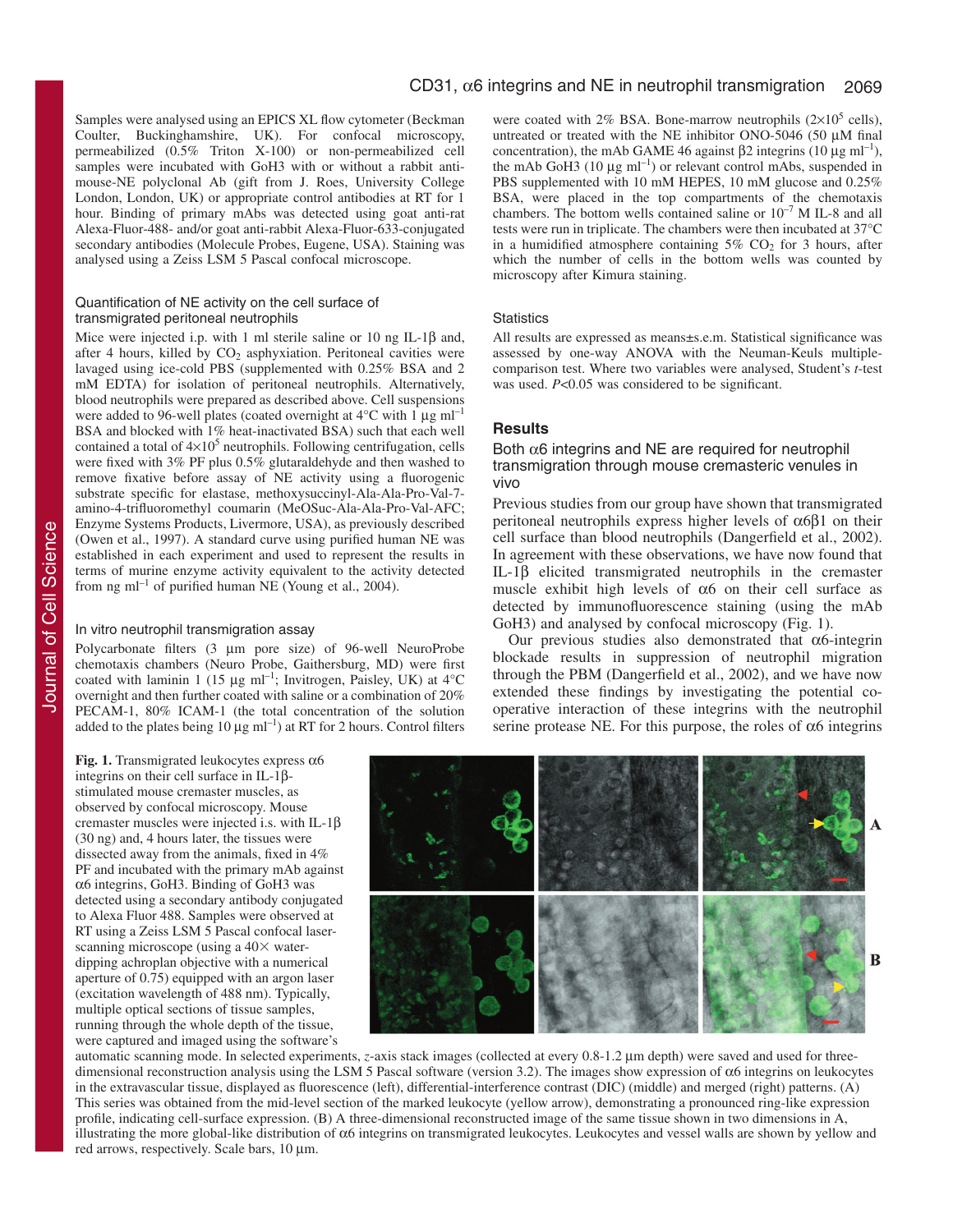and NE in leukocyte transmigration through IL-1β-stimulated cremasteric venules were investigated by intravital microscopy using the mAb GoH3 against  $\alpha$ 6 integrins and the specific NE inhibitor ONO-5046, respectively. As part of these studies, the specificity of ONO-5046 was validated by using NE-deficient mice.

GoH3 (3 mg kg<sup>-1</sup>, i.v. bolus) or ONO-5046 (50 mg kg<sup>-1</sup>, i.v. bolus followed by infusion of 50 mg  $kg^{-1}$  hour<sup>-1</sup>) inhibited neutrophil transmigration (57% and 39%, respectively) but not adhesion within IL-1β-stimulated cremasteric venules of WT mice (Fig. 2A,B). Furthermore, the combined administration of both blockers led to a greater level of inhibition (77%). In order to determine the stage of leukocyte transmigration at which these inhibitory effects were occurring, selected tissues were further analysed by confocal microscopy. For this purpose, tissues were immunofluorescently stained with Abs against PECAM-1 (as a marker for endothelial cells), laminin 10 (as a marker for venular basement membrane) and CD11b

**Fig. 2.** The mAb GoH3 against α6 integrin and the NE inhibitor ONO-5046 suppress leukocyte transmigration through IL-1β-stimulated cremasteric venules in vivo. (A,B) WT or NE KO mice were injected i.v. with saline, control IgG or mAb GoH3 (both at 3 mg  $kg^{-1}$ ) 15 minutes before i.s. injection of saline or IL-1 $\beta$  (30 ng). 2 hours later, the jugular vein was cannulated for infusion of either saline or the NE inhibitor ONO-5046 (50 mg kg–1 bolus followed by continuous infusion of 50 mg kg–1 hour<sup>-1</sup> using a syringe pump), the cremaster muscle was exteriorized and leukocyte responses quantified by intravital microscopy. (A,B) Leukocyte responses of firm adhesion and transmigration at 4 hours after IL-1β administration in the different groups of animals. The data shown are the means±s.e.m. from samples of 4-12 mice per group. Statistically significant differences in responses between mice receiving i.s. saline and mice receiving i.s. IL-1β are shown by asterisks: \*\**P*<0.01; \*\*\**P*<0.001. In mice receiving i.s. IL-1β, differences to animals injected with i.v. IgG-saline (control group) are shown by crosses: <sup>+</sup>*P*<0.05; +++*P*<0.001. (C-E) IL-1β-stimulated cremaster muscles from mice injected with either i.v. IgG-saline (C) or GoH3/ONO-5046 (D,E) were immunostained with specific mAbs for expression of PECAM-1 (APC; green), laminin 10 (Alexa Fluor 555; red) and CD11b (Alexa Fluor 488; white). Samples were observed at RT using a Zeiss LSM 5 Pascal confocal laser-scanning microscope (using a  $40\times$  water-dipping achroplan objective with a numerical aperture of 0.75) equipped with argon (excitation wavelength of 488 nm) and helium-neon (excitation wavelengths of 543 nm and 633 nm) lasers; the figure shows merged images captured from the three channels used. (E) A high-magnification image of the specified vessel segment shown in D in order to illustrate better the localization of leukocytes within the vessel wall. This is further indicated with an accompanying schematic diagram in which the position of endothelial cells (as identified using an anti-PECAM-1 mAb) is shown by a green line, the position of the basement membrane (as identified by an anti-laminin-10 Ab) is shown by a red line and trapped leukocytes (identified using an anti-CD11b mAb) are shown in white. All images are from tissue samples stained and analysed blind with at least nine random fields per tissue being captured from three or four mice in each group. Bars, 10 µm.

(as a marker for leukocytes) before being observed using a confocal microscope. Analysis of 1 µm optical sections running through whole intact venules from at least nine random sections per tissue indicated that there were more leukocytes trapped within venular walls (i.e. between endothelial cells and the PBM) in tissues from animals treated with ONO-5046 or GoH3 alone (1.5- and 2.8-times increases compared with tissues from IgG-and-saline-injected mice; *n*=3-4 mice). Interestingly, the extent of leukocytes trapped within venular walls was most pronounced in tissues from mice treated with both ONO-5046 and GoH3 (8.4-times increase, *P*<0.05; Fig. 2C-E). Crucially, whereas ONO-5046 suppressed neutrophil transmigration in WT mice, it had no effect in NE-deficient animals, indicating that the compound is a specific NE inhibitor. Furthermore, the normal level of neutrophil transmigration in response to IL-1β in NE KO mice compared with WT mice [in agreement with our previous findings (Young et al., 2004)] and the apparently conflicting results

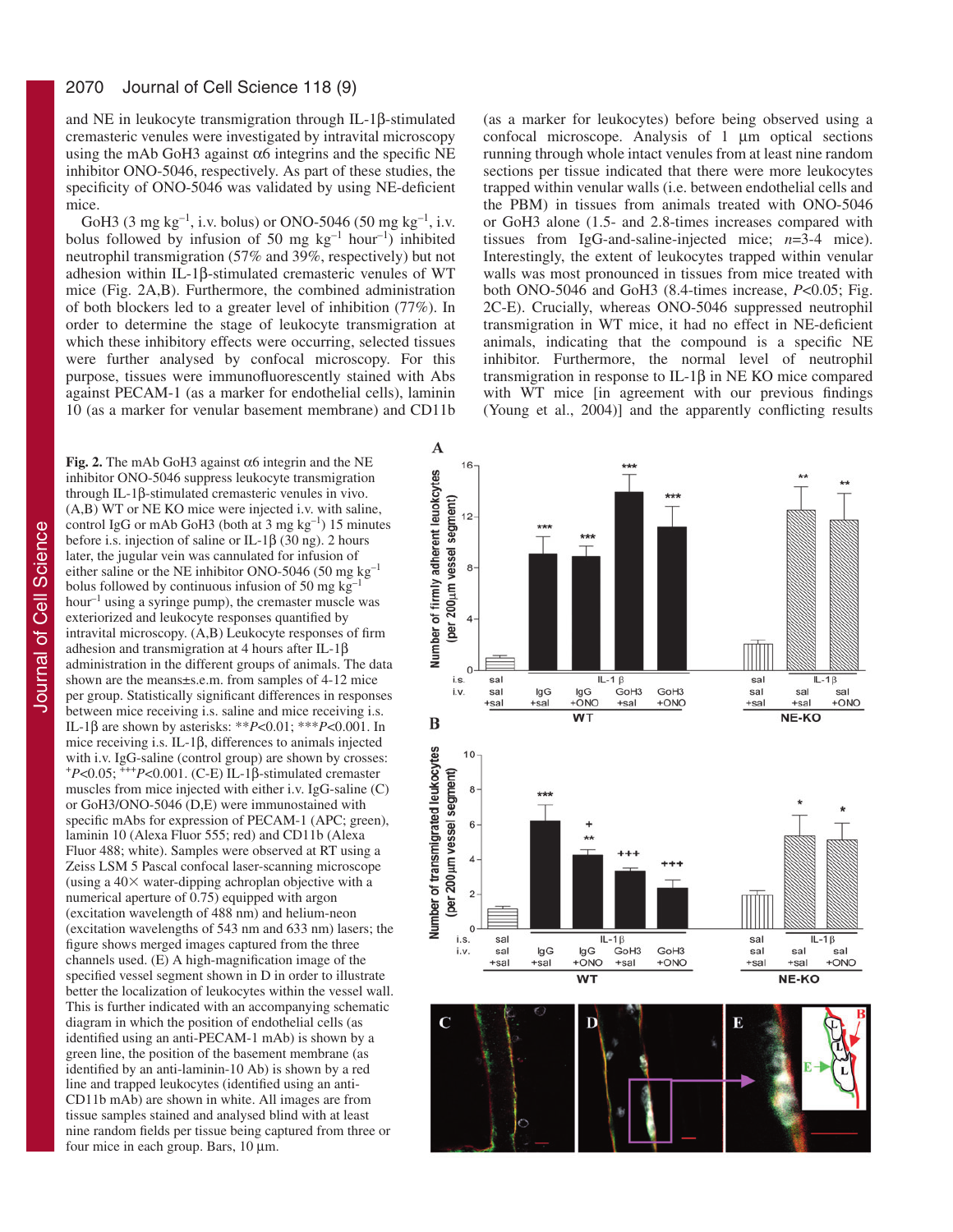obtained with the NE inhibitor are strongly indicative of developmental compensatory mechanisms in the genetically modified animals.

#### PECAM-1 ligation on mouse neutrophils increases cellsurface expression of  $\alpha$ 6 integrins but not NE

To investigate the molecular interactions by which  $\alpha$ 6 integrins and NE might be used by transmigrating neutrophils, the role of PECAM-1 ligation in upregulation of these molecules was investigated using an in vitro model. Purified mouse blood neutrophils were incubated for 30 minutes at RT in 96-well plates coated with BSA (control) or different combinations of PECAM-1, ICAM-1 and IL-8 before being immunostained

Journal of Cell Science Journal of Cell Science **Fig. 3.** PECAM-1 ligation enhances cell-surface expression of α6 integrins on mouse blood neutrophils in vitro as quantified by flow cytometry and observed by confocal microscopy. Blood-derived neutrophils incubated for 30 minutes in wells of 96-well plates, coated with BSA (control) or different combinations of PECAM-1, ICAM-1 and IL-8, were assayed for  $\alpha$ 6 integrins expression by flow cytometry. The binding of the primary mAb GoH3, relative to the binding of an isotype-matched control mAb, is expressed in terms of relative fluorescence intensity (RFI). (A) Cell-surface expression of  $α6$ integrins on WT blood neutrophils after adhesion to different proteins and protein combinations. (C) Cell-surface expressions of  $\alpha$ 6 integrins on WT neutrophils incubated in wells in the presence or absence of anti-ICAM-1 or anti-β2 mAbs, and expression on the cell surface of PECAM-1 deficient neutrophils. Results represent means±s.e.m. from three to six samples in each condition using different neutrophil preparations. Asterisks and crosses indicate significant differences from samples incubated in BSAcoated wells: \**P*<0.05; \*\**P*<0.01; \*\*\**P*<0.001 (A,C), and significant differences from samples incubated in wells coated with PECAM-1, ICAM-<br>1 and IL-8 (total protein being 10  $\mu$ g ml<sup>-1</sup>):  $+P<0.05$ ;  $+P<0.001$  (C). (B,D) Representative histograms from experiments shown in A,C, with the hatched histograms representing binding of control IgG. Selected samples were also analysed using a confocal laser-scanning microscope (Zeiss LSM 5 Pascal incorporating a  $100 \times$  oil A-plan objective with a numerical aperture of 1.25) equipped with an argon laser (excitation wavelength of 488 nm). Expression of α6 integrins was indirectly observed using the mAb GoH3 against α6 integrins and an Alexa-Fluor-488-conjugated secondary antibody. Representative images of mid-level sections of cells from different conditions are shown. (E) WT neutrophils incubated in BSA-coated wells. (F) WT neutrophils incubated in PECAM-1/ICAM- $1/IL-8$  (10 µg ml<sup>-1</sup>)-coated wells. (G) PECAM KO neutrophils incubated in PECAM-1/ICAM- $1/IL-8$  (10  $\mu$ g ml<sup>-1</sup>)-coated wells. The binding of

with the GoH3 mAb or an anti-NE Ab and analysed by flow cytometry and/or confocal microscopy. In designing these experiments, we hypothesised that, in order to achieve a significant PECAM-1-dependent signalling response, the experimental conditions should promote a significant adhesive interaction between the neutrophil and the protein-coated plates. As a result, because PECAM-1 by itself is not an efficient adhesive substrate for neutrophils (data not shown), certain plates were coated with ICAM-1 as well as IL-8, to achieve optimal adhesion and hence contact between the cells and PECAM-1; these adhesive conditions might also be closer to those encountered by leukocytes in stimulated venules in vivo.

Fig. 3A-D shows expression of  $\alpha$ 6 integrins on neutrophils



the anti-α6-integrin mAb under different experimental conditions, corrected for the binding of an isotype-matched control mAb and expressed in terms of mean fluorescence intensity (arbitrary units), is also shown (mean±s.e.m. from three to six samples in each condition using at least three different neutrophil preparations). Bar,  $10 \mu m$ .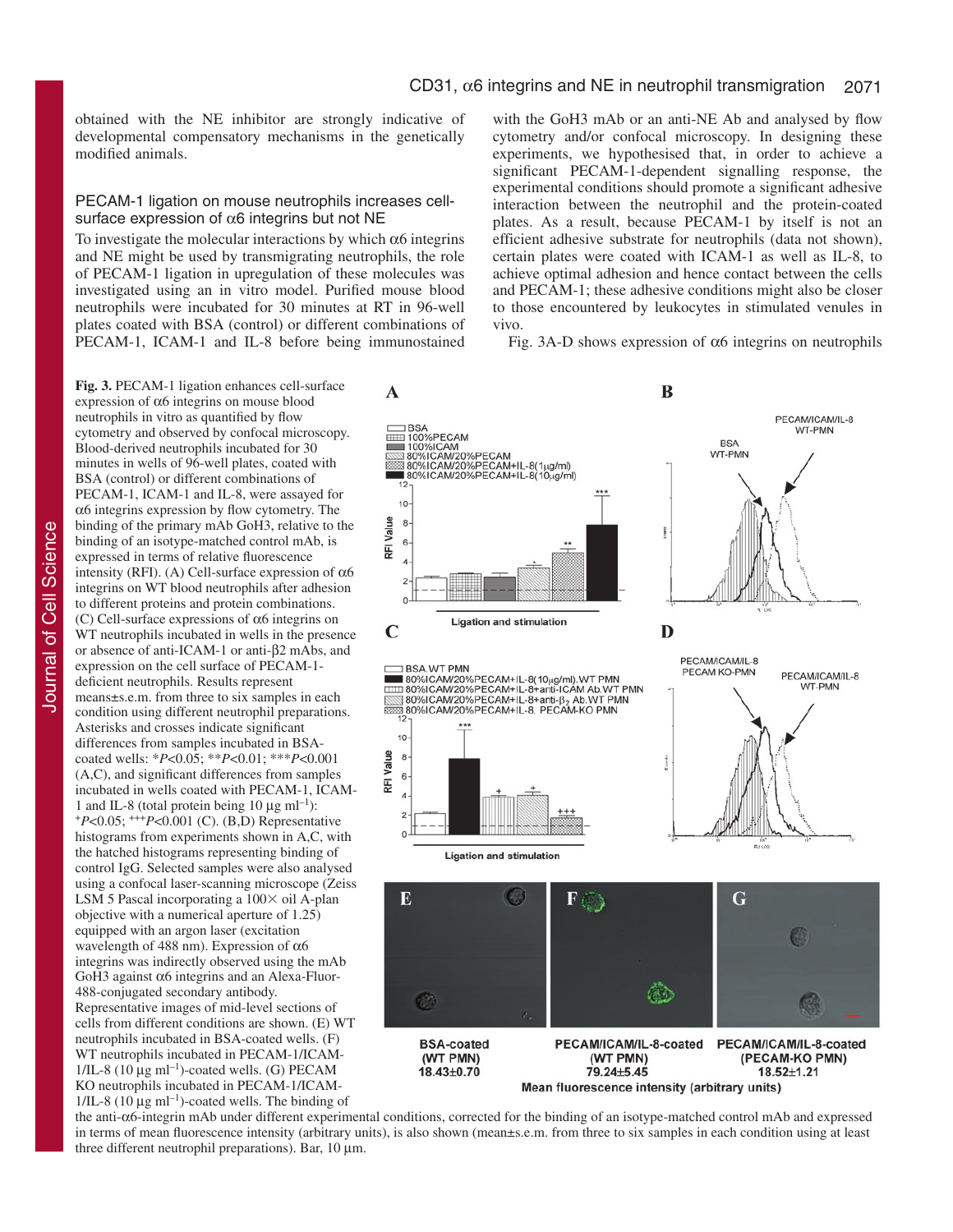#### 2072 Journal of Cell Science 118 (9)

incubated in different protein-coated wells, as quantified by flow cytometry. Incubation of cells in wells coated with PECAM-1, ICAM-1 or IL-8 alone or with both ICAM-1 and IL-8 did not lead to a significant change in cell surface expression of  $\alpha$ 6 integrins compared with neutrophils incubated in BSA-coated wells (Fig. 3A and data not shown). However, coating of wells with both PECAM-1 and ICAM-1 led to a small but significant increase in expression of  $\alpha$ 6 integrins (Fig. 3A). This response was further increased in the presence of increasing concentrations of IL-8 (Fig. 3A,B). Whereas Abs against ICAM-1 or β2 integrins partially suppressed this response, clear evidence for an absolute requirement for PECAM-1 ligation in increased expression of α6 integrins was provided by experiments involving neutrophils from PECAM-1 KO mice (Fig. 3C,D). The samples analysed by flow cytometry were also directly observed by confocal microscopy. In agreement with the flow cytometry results, WT neutrophils incubated in wells coated with the combination of PECAM-1, ICAM-1 and IL-8 (Fig. 3F) exhibited higher cell-surface expression of  $\alpha$ 6 integrins than cells incubated in BSA-coated wells (Fig. 3E), a response

that was not observed with PECAM-1 KO neutrophils (Fig. 3G). These results yet again indicate that mobilization of neutrophil intracellular  $α6$  integrins to the cell surface is PECAM-1 dependent.

To investigate the role of PECAM-1 in mobilization of NE to the cell surface of neutrophils, cells (WT or PECAM-1 KO) were incubated in wells of 96-well plates coated with either BSA or the combination of PECAM-1, ICAM-1 and IL-8 before being permeabilized, immunostained for both NE and α6 integrins, and analysed by confocal microscopy. Observation of neutrophils incubated in BSA-coated wells confirmed the presence of both molecules within intracellular stores although they did not appear to be co-localized (Fig. 4A). Analysis of WT neutrophils incubated in wells coated with a combination of PECAM-1, ICAM-1 and IL-8 showed clear evidence for the mobilization of NE and  $\alpha$ 6 integrins to the cell surface, as indicated by the ring-like expression profile of the molecules in 88.9% and 87.8% of neutrophils analysed, respectively (Fig. 4A). By contrast, under the same incubation conditions, a significantly lower proportion of PECAM-1 KO neutrophils exhibited cell-surface expression of α6 integrins

Journal of Cell Science Journal of Cell Science



**Fig. 4.** Cell-surface expression of NE on mouse blood neutrophils in vitro and in vivo occurs via PECAM-1-independent mechanisms. (A) Blood neutrophils from WT or PECAM KO mice were incubated for 30 minutes in 96-well plates coated with BSA or the combination of PECAM-1, ICAM-1 and IL-8 (total protein being 10  $\mu$ g ml<sup>-1</sup>) before being permeabilized and immunostained for expressions of NE (red; Alexa Fluor 633) or  $\alpha$ 6 integrins (green; Alexa Fluor 488), and analysed at RT using a Zeiss LSM 5 Pascal confocal laser-scanning microscope (using a  $100 \times$  oil A-plan objective with a numerical aperture of 1.25) equipped with HeNe (excitation wavelength of 633 nm) and argon (excitation wavelength of 488 nm) lasers. Images are shown of mid-level sections of representative cells from three independent experiments. Bar, 10 µm. (B,C) Cell-surface expression of NE was quantified on blood or IL-1β-elicited peritoneal neutrophils using a fluorogenic substrate. Briefly, mice (WT or PECAM-1 KO) were injected i.p. with saline (1 ml) or IL-1 $\beta$  (10 ng) and, 4 hours later, killed by  $CO<sub>2</sub>$  asphyxiation. Purified blood neutrophils or peritoneal leukocytes were added to 96-well plates such that each well contained a total of  $4\times10^5$  neutrophils. After centrifugation, the samples were fixed and assayed for NE activity. (B) A comparison between NE activity on the cell surface of WT blood and peritoneal neutrophils (significant statistical difference between samples is indicated by asterisks: \*\*\**P*<0.001). (C) A comparison between NE activity on the cell surface of IL-1β-induced transmigrated neutrophils in WT and PECAM-1 KO mice. Results represent the means±s.e.m. of samples obtained from seven to ten mice in each group.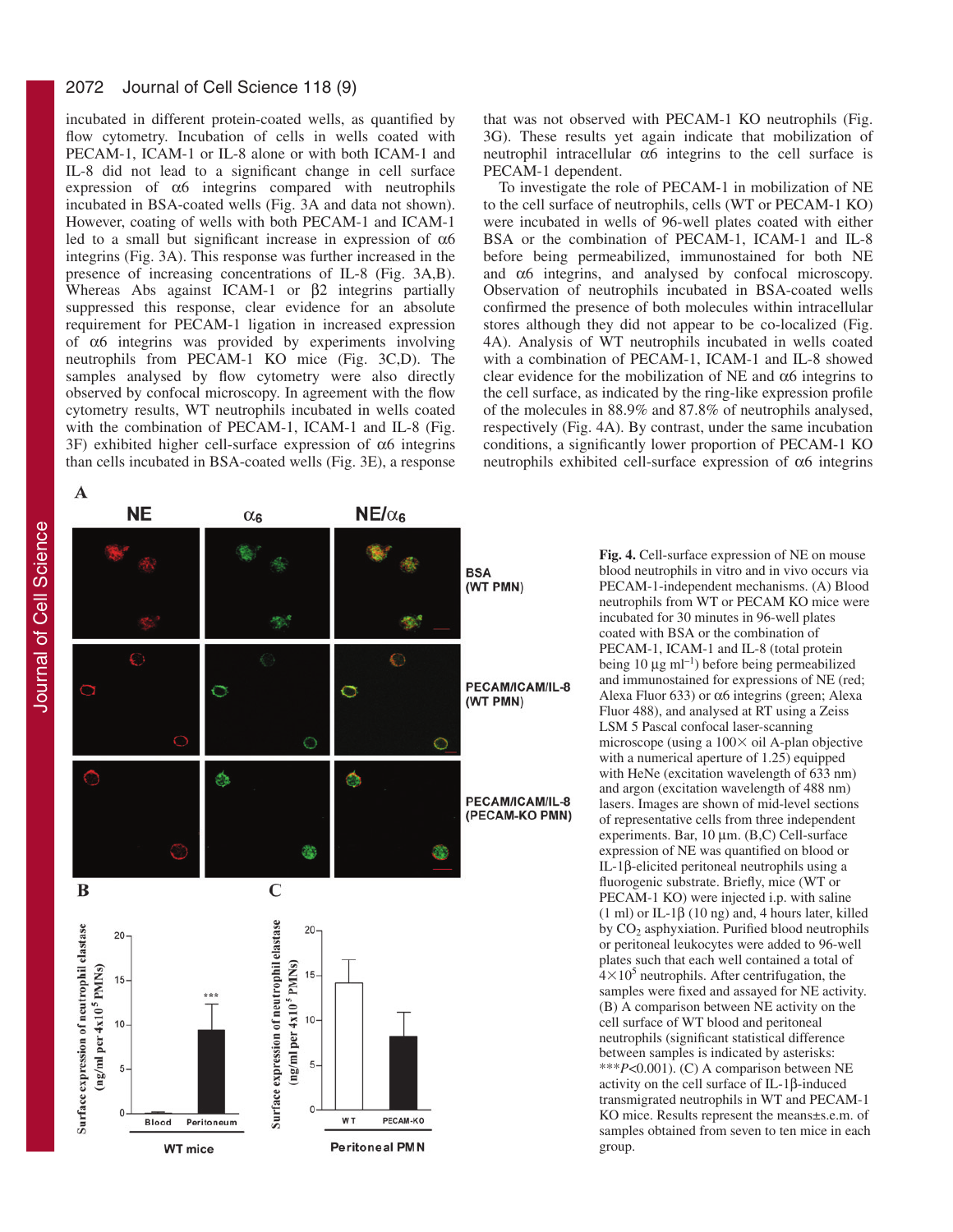**Fig. 5.** Migration of murine neutrophils through laminin-coated filters is dependent on PECAM-1, α6 integrins and NE. 96-well NeuroProbe chemotaxis chambers were used to investigate neutrophil migration through laminin-coated filters. Transmigration filters (3 µm pores) were coated with 2% BSA, laminin-1 (LN-1; 15  $\mu$ g ml<sup>-1</sup>) or laminin-1 coated with a combination of 20% PECAM-1 and 80% ICAM-1 (using a solution with a total protein concentration of 10  $\mu$ g ml<sup>-1</sup>). Bone-marrow-derived mouse neutrophils  $(2\times10^5)$  obtained from wild-type or PECAM-1 KO mice were placed on top of the filters with saline or IL-8  $(10^{-7}$  M) in the bottom wells. Before addition to



filters, cell samples were treated with saline (control), control IgG1b or IgG2a mAbs (both at 10 µg ml<sup>-1</sup>; these data were pooled because there was no significant difference between them), a mAb against mouse  $\beta$ 2 integrins (10 μg ml<sup>-1</sup>), the mAb GoH3 against α6 integrin (10 μg ml<sup>-1</sup>) or the NE-specific inhibitor ONO-5046 (50  $\mu$ M final concentration), as indicated. After an incubation period of 3 hours at 37°C, the numbers of transmigrated cells in the bottom wells were counted by microscopy after Kimura staining. All samples were run in triplicate and the results represent means±s.e.m. from three to five independent experiments. Statistically significant responses from transmigration through BSA-treated filters are shown by asterisks (\*\**P*<0.01). Significant inhibition of transmigration through filters coated with laminin-1/PECAM-1/ICAM-1 in samples treated with GAME 46 or GoH3 compared with control mAb-treated samples are shown by hashes (*#P<*0.05) and significant inhibition of response by the NE inhibitor ONO-5046 compared with saline-treated cells is shown by crosses (++*P*<0.01).

(30.3%) while exhibiting normal cell-surface expression of NE (82.7%). For these quantifications, a total of 172 stained WT neutrophils and 120 stained PECAM-1 KO neutrophils were analysed from samples prepared from four mice, in 5-12 random fields of view.

The role of PECAM-1 in the regulation of cell-surface expression of NE on transmigrated neutrophils was also investigated in vivo. Using an IL-1β (10 ng) elicited peritonitis model (4 hour reaction), a significant increase in cell-surface activity of NE was detected on transmigrated neutrophils compared with blood neutrophils, in WT mice (Fig. 4B). This response was not, however, significantly different in PECAM-1 KO animals (Fig. 4C). Collectively, the present in vitro and in vivo results demonstrate that, in contrast to the findings with α6 integrins, mobilization of NE to the cell surface of mouse neutrophils is PECAM-1 independent.

## Both  $\alpha$ 6 integrins and NE are required for neutrophil transmigration through laminin-coated filters

In the light of the above in vitro and in vivo findings, and given that both  $α6$  integrins and NE have been shown to interact with laminin (Timpl, 1996; Sonnenberg et al., 1990; Heck et al., 1990; Steadman et al., 1993), a key component of the venular basement membrane, the role of α6 integrins and NE in neutrophil migration through laminin-coated filters in vitro was investigated in a final series of experiments. To overcome the problem of insufficient availability of mouse blood neutrophils, bone-marrow-derived neutrophils were used in these studies.

In the absence of a chemoattractant in the bottom well of the transmigration chambers, neutrophils did not exhibit an enhanced level of transmigration through laminin-1-coated filters compared with control BSA-coated filters (Fig. 5). This response was, however, modestly increased when IL-8  $(10^{-7})$ M) was placed in the bottom well; also, whereas no significant difference in the extent of transmigration occurred when the filters were coated with laminin and PECAM-1 or with laminin and ICAM-1 (Fig. 5 and data not shown), a significant increase in transmigration was observed when the filters were cocoated with laminin, PECAM-1 and ICAM-1. This enhanced transmigration response was presumably as a result of increased expression of both  $\alpha$ 6 integrins and NE (Figs 3, 4), and, indeed, evidence for functional roles of these molecules was obtained in studies involving specific blockers. Hence, Fig. 5 shows that IL-8-induced neutrophil transmigration through filters coated with laminin, PECAM-1 and ICAM-1 was suppressed by the mAb GoH3 against  $\alpha$ 6 integrins (76.9%) inhibition) and the specific NE inhibitor ONO-5046 (10-50  $\mu$ M final concentration; 91.5% inhibition). Furthermore, the response was significantly suppressed by a mAb against β2 integrin (73% inhibition), an effect that appeared to be due largely to suppression of neutrophil adhesion, rather than to transmigration (data not shown). Of relevance, neutrophils isolated from PECAM-1-deficient mice failed to exhibit a significant transmigration response through laminin-1/ PECAM-1/ICAM-1-coated filters compared with control BSA-coated filters. Collectively, these data suggest that, for conditions under which  $\alpha$ 6 integrins and NE are expressed on the cell surface of neutrophils (i.e. when in contact with PECAM-1 and ICAM-1, respectively), both molecules can mediate neutrophil migration through laminin.

# **Discussion**

Emigration of neutrophils from the intravascular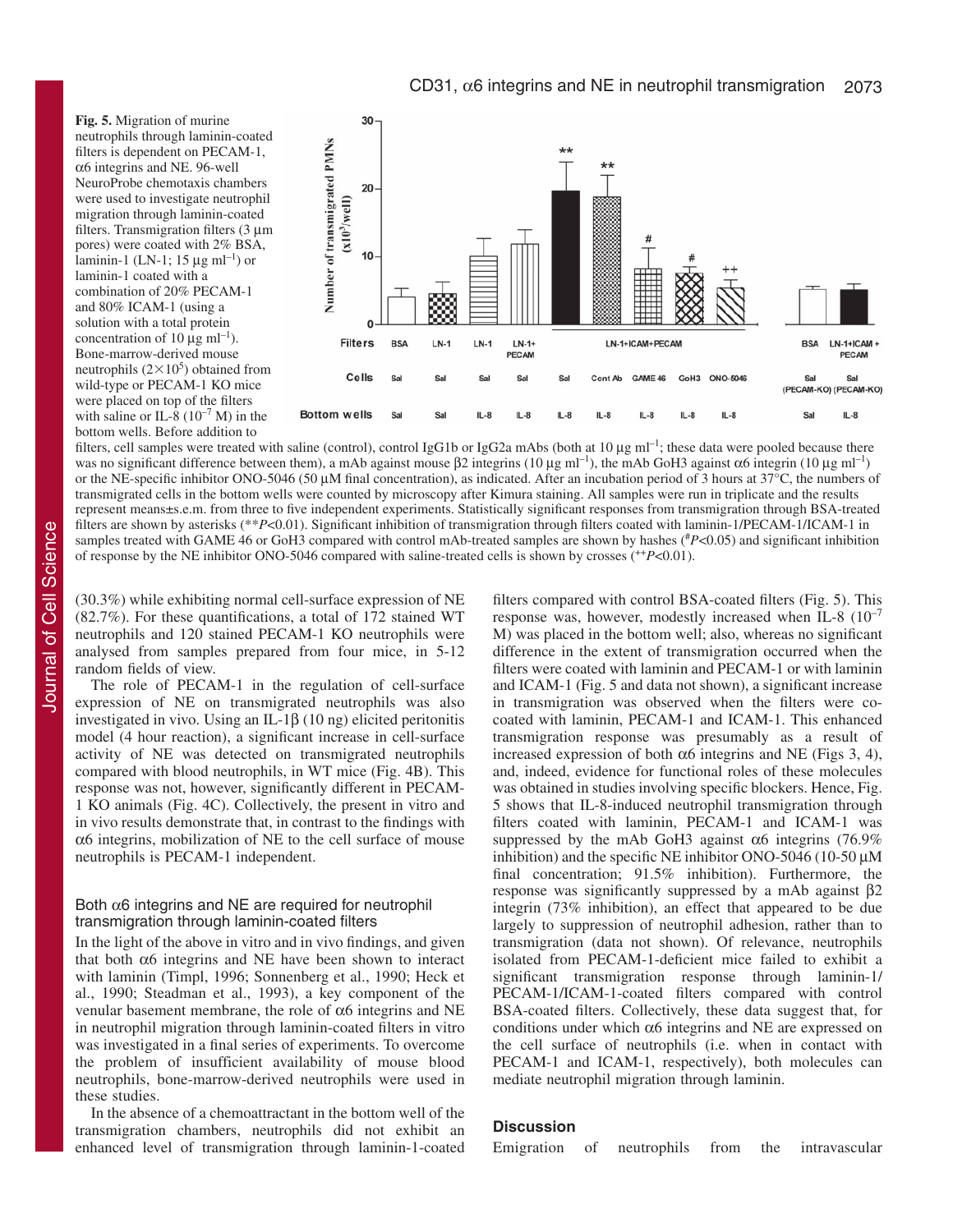compartment to the extravascular tissue is a central event in both innate and adaptive immunity and inflammation. The final barrier that leukocytes must traverse in this process is the PBM, a dynamic and self-assembled network of proteins, glycoproteins and proteoglycans that surrounds the vascular endothelium and pericytes. The mechanism by which neutrophils breach this barrier are poorly understood, although its heterogeneous nature (composed of molecules such as laminins, collagen type IV and entactin) suggests that this barrier is penetrated by an elaborate mechanism involving both adhesive and possibly proteolytic events. With respect to the former, we have previously provided evidence for the involvement of the integrin  $\alpha 6\beta 1$  in neutrophil migration through the PBM of IL-1β-stimulated venules in vivo, a mechanism that was associated with upregulation of integrin  $α6β1$  on peritoneal neutrophils in a PECAM-1dependent manner (Dangerfield et al., 2002). To extend these observations, we have now directly compared the roles of  $\alpha$ 6 integrins and the neutrophil serine protease NE in neutrophil transmigration, and have investigated the role of PECAM-1 in regulating the expression of these molecules. Collectively, the findings indicate that, although both  $\alpha$ 6 integrins and NE mediate neutrophil migration through the PBM in vivo, the adhesive mechanisms that regulate their cell-surface expression are different (i.e. PECAM-1 dependent and independent, respectively).

The integrin  $\alpha$ 6 $\beta$ 1 is expressed by many cell types (Sonnenberg et al., 1988; Sonnenberg et al., 1987; Bohnsack, 1992; Terpe et al., 1994) including neutrophils, in which it is considered to be the major receptor for laminin. Studies in which mAbs against α6 integrins have blocked neutrophil migration through endothelial-cell monolayers cultured on laminin (Kitayama et al., 2000) or inhibited neutrophil migration through IL-1β-stimulated venules at the level of the PBM (Dangerfield et al., 2002) have strongly implicated integrin  $\alpha$ 6β1 in the process of leukocyte transmigration through the basement membrane. Another molecule implicated in this response is NE (Delclaux et al., 1996; Lee and Downey, 2001), a serine protease that has been shown to be mobilized to the leading edge of neutrophils migrating through cultured endothelial cells (Cepinskas et al., 1999). The role of NE in neutrophil migration, however, remains contentious (Huber and Weiss, 1989; Lee and Downey, 2001). Because the molecular architecture of the PBM suggests that a proteolysis step might facilitate the migration of leukocytes through this barrier, we sought to re-address this critical issue by investigating the functional roles and potential co-operative interaction of  $\alpha$ 6 integrins and NE in neutrophil transmigration.

The roles of  $\alpha$ 6 integrins and NE in neutrophil transmigration were investigated in IL-1β-stimulated cremaster muscles using the technique of intravital microscopy. In agreement with our previous findings using a peritonitis model (Dangerfield et al., 2002), transmigrated neutrophils in the cremaster muscle expressed high levels of α6 integrins as detected by immunofluorescence staining and analysis by confocal microscopy. Furthermore, both the mAb GoH3 against  $\alpha$ 6 integrins and the specific NE inhibitor ONO-5046, when administered alone or in combination, suppressed neutrophil transmigration (but not adhesion) through IL-1βstimulated cremasteric venules. Immunofluorescence staining

of tissues with markers for endothelium, venular laminin and leukocytes, and analysis by confocal microscopy indicated that these inhibitory effects occurred at least in part at the level of the PBM. Interestingly, however, the combined administration of the NE inhibitor and mAb GoH3 appeared to induce more leukocyte trapping within the vessel wall (i.e. inhibition of leukocyte migration through the PBM) than was observed with either reagent alone. This apparent synergistic effect of ONO-5046 and GoH3 suggests that NE might facilitate integrin α6β1 to mediate leukocyte transmigration through the PBM. Exactly how this could be achieved is currently unknown but it is conceptually possible that, during neutrophil transmigration, cell-associated NE facilitates the interaction of neutrophil α6β1 integrin with key binding sites within the laminin structure embedded in the PBM network. Importantly, the NE inhibitor ONO-5046 had no effect on leukocyte transmigration in NE KO animals, indicating the specificity of this compound as an NE inhibitor. Furthermore, the normal neutrophil infiltration observed in mice lacking NE, in agreement with previous reports (Belaaouaj et al., 1998; Tkalcevic et al., 2000; Young et al., 2004), and the discrepancy between these results and those in mice treated with the NE inhibitor are highly suggestive of developmental redundancy in the genetically modified animals. Although the nature of these NE-independent mechanisms is currently unknown, NE-deficient mice have (as part of our investigations) served the important purpose of demonstrating the selectivity of an NE inhibitor and hence, for the first time, provide direct evidence for the occurrence of developmental compensation in NE KO mice.

We have previously found evidence for an association between PECAM-1 and increased expression of  $\alpha$ 6 integrins on transmigrating neutrophils (Dangerfield et al., 2002). To investigate the mechanism by which  $\alpha$ 6 integrins and NE might be used by transmigrating neutrophils in vivo, the role of PECAM-1 ligation in regulation of cell surface expression of these molecules was directly investigated. For this purpose, an in vitro model was used in which purified murine blood neutrophils were incubated in 96-well plates coated with PECAM-1 (as well as ICAM-1 and, in some experiments, IL-8, in order to promote optimal adhesion and hence interaction between PECAM-1 on the neutrophil and the immobilized PECAM-1 in the wells). This procedure significantly enhanced cell-surface expression of α6 integrins compared with cells incubated in BSA-coated wells. Expression of  $\alpha$ 6 integrins on neutrophils incubated in PECAM-1/ICAM-1/IL-8-coated wells was significantly reduced in the presence of anti-ICAM-1 or anti-β2-integrin mAbs (~55%), and was totally inhibited when the experiment was performed using PECAM-1 KO neutrophils. Collectively, the data demonstrate that ligation of murine blood neutrophil PECAM-1 leads to increased cellsurface expression of α6 integrins, a response that appears to require, or be facilitated by, an initial adhesion response, promoted in the present study via an IL-8-induced ICAM-1/β2 integrin interaction. These results support the hypothesis that, within endothelial cell junctions, interaction of endothelial cell PECAM-1 with PECAM-1 on transmigrating neutrophils leads to rapid upregulation of  $\alpha$ 6 integrins, thus aiding their passage across the PBM. In addition, the findings add  $α6β1$  to the growing list of integrins whose expression is directly regulated by PECAM-1 ligation (Tanaka et al., 1992; Berman and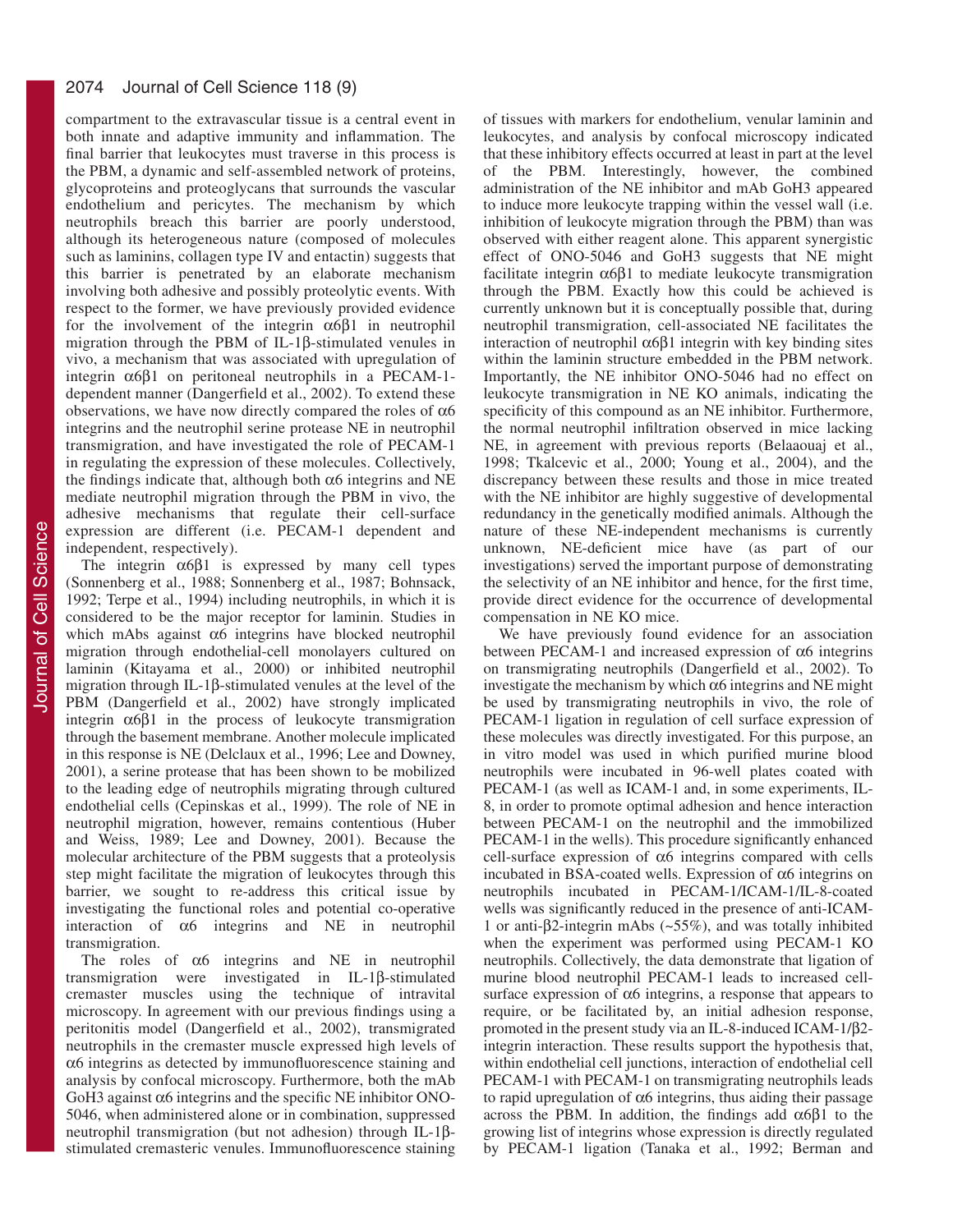Muller, 1995; Varon et al., 1998; Chiba et al., 1999; Newman, 1997).

The above assay was also used to investigate whether PECAM-1 ligation led to enhanced cell-surface expression of NE. WT neutrophils incubated in BSA-coated wells largely exhibited intracellular expression of α6 integrins and NE (not co-localized), whereas cells incubated in wells coated with PECAM-1/ICAM-1/IL-8 exhibited cell-surface expression of both molecules, as observed by confocal microscopy. Interestingly, however, under the same experimental conditions, whereas PECAM-1 KO neutrophils did not show increased cell-surface expression of  $\alpha$ 6 integrins, these cells did show normal cell-surface mobilization of NE. Evidence for PECAM-1-independent mechanisms regulating cell-surface expression of NE was also obtained from in vivo studies. Although no NE enzymatic activity was detected on the cell surface of blood neutrophils, a significant level of activity was detected on the cell surface of IL-1β-induced peritoneal neutrophils in both WT and PECAM-1-deficient mice, with no significant difference being detected between the two strains of animals. Together, the results demonstrate that  $\alpha$ 6 $\beta$ 1 and NE are not stored in the same intracellular compartments in murine neutrophils and that their enhanced cell-surface expression is induced via different adhesive mechanisms (i.e. PECAM-1 dependent and -independent pathways, respectively). Although this study was not extended to determine the precise mechanisms by which NE is induced to the cell surface of murine neutrophils, the in vitro findings do suggest that, within the protocol used, this response might have been elicited via direct or indirect effects of surface-bound IL-8. Indeed, previous studies have shown that both IL-8 and cross-linking of neutrophil β2 integrins can stimulate neutrophils for NE release (Rainger et al., 1998; Walzog et al., 1994).

Although regulated by different mechanisms, the above in vitro and in vivo findings suggest that both α6β1 and NE might support neutrophil migration through the PBM. Indeed, using an in vitro model, evidence was obtained for the involvement of both α6 integrins and NE in IL-8-induced murine neutrophil migration through laminin-coated filters. Collectively, these results suggest that neutrophil migration through the laminin network within the PBM can be facilitated by increased expression of α6β1, achieved via ligation of PECAM-1 at endothelial-cell junctions, as well as by NE expression and/or release. The latter response might be elicited by endothelialcell-bound chemoattractants such as IL-8, either directly or indirectly via ligation of neutrophil β2 integrins after neutrophil stimulation.

Hence, in summary, the findings of the present study indicate that, although the integrin  $α6β1$  and the serine protease NE are mobilized to the cell surface of transmigrating neutrophils via different adhesive mechanisms, the two molecules might act in concert to promote efficient migration of neutrophils through the PBM. Further studies are currently under way to understand the nature of this potential interaction and hence to shed more light on our understanding of the mechanisms by which leukocytes penetrate the PBM.

#### **References**

- Alon, R. and Feigelson, S. (2002). From rolling to arrest on blood vessels: leukocyte tap dancing on endothelial integrin ligands and chemokines at sub-second contacts. *Semin. Immunol.* **14**, 93-104.
- **Belaaouaj, A., McCarthy, R., Baumann, M., Gao, Z., Ley, T. J., Abraham, S. N. and Shapiro, S. D.** (1998). Mice lacking neutrophil elastase reveal impaired host defence against gram negative bacterial sepsis. *Nat. Med.* **4**, 615-618.
- **Berman, M. E. and Muller, W. A.** (1995). Ligation of platelet/endothelial cell adhesion molecule 1 (PECAM-1/CD31) on monocytes and neutrophils increases binding capacity of leukocyte CR3 (CD11b/CD18). *J. Immunol.* **154**, 299-307.
- **Bogen, S., Pak, J., Garifallou, M., Deng, X. and Muller, W. A.** (1994). Monoclonal antibody to murine PECAM-1 (CD31) blocks acute inflammation in vivo. *J. Exp. Med.* **179**, 1059-1064.
- **Bohnsack, J. F.** (1992). CD11/CD18-independent neutrophil adherence to laminin is mediated by the integrin VLA-6. *Blood* **79**, 1545-1552.
- **Cepinskas, G., Sandig, M. and Kvietys, P. R.** (1999). PAF-induced elastasedependent neutrophil transendothelial migration is associated with the mobilisation of elastase to the neutrophil surface and localisation to the migrating front. *J. Cell Sci*. **112**, 1937-1945.
- **Chiba, R., Nakagawa, N., Kurasawa, K., Tanaka, Y., Saito, Y. and Iwamoto, I.** (1999). Ligation of CD31 (PECAM-1) on endothelial cells increases adhesive function of alphaV beta3 integrin and enhances beta1 integrin-mediated adhesion of eosinophils to endothelial cells. *Blood* **94**, 1319-1329.
- **Dangerfield, J., Larbi, K. Y., Huang, M. T., Dewar, A. and Nourshargh, S.** (2002). PECAM-1 (CD31) homophilic interaction up-regulates alpha6beta1 on transmigrated neutrophils in vivo and plays a functional role in the ability of alpha6 integrins to mediate leukocyte migration through the perivascular basement membrane. *J. Exp. Med.* **196**, 1201-1211.
- **Delclaux, C., Delacourt, C., D'Ortho, M. P., Boyer, V., Lafuma, C. and** Harf, A. (1996). Role of gelatinase B and elastase in human polymorphonuclear neutrophil migration across basement membrane. *Am. J. Respir. Cell Mol. Biol.* **14**, 288-295.
- **Duncan, G. S., Andrew, D. P., Takimoto, H., Kaufman, S. A., Yoshida, H., Spellberg, J., Luis de la Pompa, J., Elia, A., Wakeham, A., Karan-Tamir, B. et al.** (1999). Genetic evidence for functional redundancy of platelet/endothelial cell adhesion molecule-1 (PECAM-1): CD31-deficient mice reveal PECAM-1-dependent and PECAM-1-independent functions. *J. Immunol.* **162**, 3022-3030.
- **Dunon, D., Piali, L. and Imhof, B. A.** (1996). To stick or not to stick: the new leukocyte homing paradigm. *Curr. Opin. Cell Biol*. **8**, 714-723.
- **Heck, L. W., Blackburn, W. D., Irwin, M. H. and Abrahamson, D. R.** (1990). Degradation of basement membrane laminin by human neutrophil elastase and cathepsin G. *Am. J. Pathol.* **136**, 1267-1274.
- Huber, A. R. and Weiss, S. J. (1989). Disruption of the subendothelial basement membrane during neutrophil diapedesis in an in vitro construct of a blood vessel wall. *J. Clin. Invest.* **83**, 1122-1136.
- **Jackson, D. E.** (2003). The unfolding tale of PECAM-1. *FEBS Lett.* **540**, 7- 14.
- **Kawabata, K., Suzuki, M., Sugitani, M., Imaki, K., Toda, M. and Miyamoto, T.** (1991). ONO-5046, a novel inhibitor of human neutrophil elastase. *Biochem. Biophys. Res. Commun.* **177**, 814-820.
- **Kitayama, J., Hidemura, A., Saito, H. and Nagawa. H.** (2000). Shear stress affects migration behaviour of polymorphonuclear cells arrested on endothelium. *Cell. Immunol.* **203**, 39-46.
- **Kubes, P., Niu, X. F., Smith, C. W., Kehrli, M. E., Reinhardt, P. H. and Woodman, R. C.** (1995). A novel β1-dependent adhesion pathway on neutrophils: a mechanism invoked by dihydrocytochalasin B or endothelial transmigration. *FASEB J.* **9**, 1103-1111.
- **Lee, W. L. and Downey, G. P.** (2001). Leukocyte elastase. Physiological functions and role in acute lung injury. *Am. J. Respir. Crit. Care Med.* **164**, 896-904.
- **Liao, F., Huynh, H. K., Eiroa, A., Greene, T., Polizzi, E. and Muller, W. A.** (1995). Migration of monocytes across endothelium and passage through extracellular matrix involve separate molecular domains of PECAM-1. *J. Exp. Med.* **182**, 1337-1343.
- **Muller, W. A., Weigl, S. A., Deng, X. and Phillips, D. M.** (1993). PECAM-1 is required for transendothelial migration of leukocytes. *J. Exp. Med*. **178**, 449-460.
- **Newman, P. J.** (1997). The biology of PECAM-1. *J. Clin. Invest.* **99**, 3-8.
- **Owen, C. A., Campbell, M. A., Boukedes, S. S. and Campbell, E. J.** (1997).

We are grateful to S. Shapiro and T. Mak for providing the NE KO and PECAM-1 KO mice, respectively, and to L. Sorokin and J. Roes for providing antibodies against laminin  $\alpha$ 5 chain and NE, respectively.